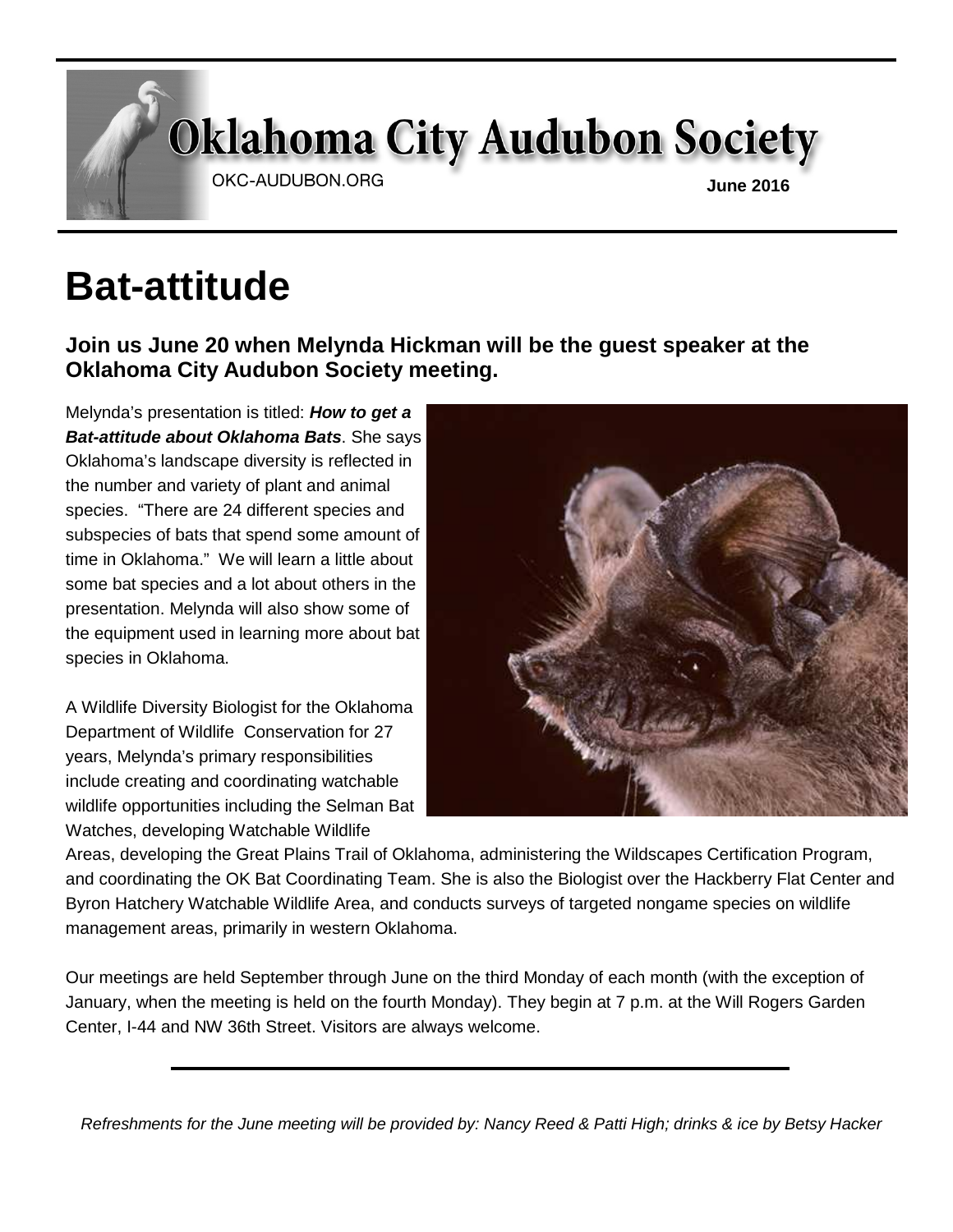#### **President's Perspective**  By Bill Diffin



We are nearing the end of our project to use what we know of the local passerines to understand the passerines world wide. We have progressed through the suboscine superfamilies, the groups in the basal songbird Australasian grade, the Corvoidea and all the superfamilies in Passerida that we originally listed, Sylvioidea, Muscicapoidea,

Certhiodea and Passeroidea. We added Bombycilloidea last month based on recently discovered genetic evidence. What is left? We had originally listed a tenth, now 11th, and final group, Other Passerida, to include those passeridans which fell outside of the groups just listed. To find out what is in Other Passerida we could go to the Tree of Life (ToL) website, but that is current with research published only to about 2007 or 2008. Considerable genetic research has accumulated since then. A better choice than ToL for our current purpose is John Boyd's Taxonomy in Flux (TiF) website which endeavors to incorporate the most recent genetic research findings.

#### The TiF

phylogenetic tree for Passerida can be seen at the following link, http://goo.gl/ mpZzoL. A key point about the TiF tree in contrast to the ToL tree, http://goo.gl/ Nqs5dw, is the way that the branches are named in TiF. In TiF once a superfamily rank ( oidea ending) has been assigned to a branch, any other branches springing from the same node



are also assigned superfamily rank. Any branches springing from earlier nodes are assigned superfamily rank or higher, the next higher rank being infraorder (-ida ending). I like this way of assigning ranks because it makes clear the relative amount of genetic difference between branches. Note that ToL does not follow the same strict tree-based hierarchy for assigning ranks. For example in the ToL Passerida tree linked above there are a mixture of families (-idea endings) and superfamilies (-oidea endings) attached to several nodes. This is a more conservative way of assigning ranks that reflects the names used by most practitioners when the tree was constructed.

To get perspective let's review a little history. Sibley, Ahlquist and Monroe (SAM) put together the first avian tree based on genetic evidence. In the SAM tree the songbirds were divided into two "parvorders", Corvida and Passerida. The Passerida parvorder (infraorder in modern taxonomy) has withstood the findings of subsequent genetic research -- it is a coherent clade with all its members more closely related to birds in the clade than to any birds outside of the clade. However SAM Corvida proved to not be so coherent. It turned out that there were birds in it which were genetically closer to Passerida than they were to other members of SAM Corvida. The choice in that case taxonomically speaking was to either lump the near-passeridan SAM corvidans in with Passerida or to separate them into a distinct group. Taxonomists have uniformly opted to separate them into a distinct group. In ToL the branch is assigned a superfamily name, Corvoidea, and that is the name we have been using in this series. However Boyd's TiF tree assigns the infraorder name Corvida to this branch which is consistent with the fact that it springs from the same node as Passerida. To see this click on the "Corvids" button on the upper right of the TiF page linked above. Note that under Corvida all the later primary branches have superfamily names, Mohouoidea, Orioloidea, Neosittoidea, Malaconotoidea and yes, Corvoidea with a much narrower circumscription than the Corvoidea of ToL. Furthermore all the earlier branches between the Corvida/Passerida node and Passeri have infraorder names, Orthonychida, Meliphagida, Climacterida and Menurida. This naming is consistent with the convention for assigning ranks just explained whereby once a branch is assigned a rank, then all earlier branches have that same rank or higher. These pre-Corvida/Passerida infraorders are the groups in the basal songbird Australasian grade, BSAG. A key point to be understood about these infraorders and their pre-Corvida/Passerida branch positions is that they are more distantly related to each other and to Corvida and Passerida than Corvida is to Passerida.

The TiF tree suggests that it might have been useful to treat Orioloidea as a separate group within the scope of our study, using vireos as local representatives. This is something we will look at in a future article. Click on the Passerida link at the bottom of the TiF "Corvids" tree, and it reverts back to the Passerida tree we started with above. Here are suggested some other refinements we should make to the work we have already done, i.e. Paroidea could be contrasted with its sister group Sylvioidea, and the kinglets could be treated as another superfamily, Reguloidea. What's left after that is the four superfamilies at the base of the Passerida tree, Melanocharitoidea (New Guinea), Cnemophilioidea (New Guinea), Callaeoidea (Australia, New Zealand, New Guinea) and Picathartoidea (tropical Africa). They comprise our current definition of Other Passerida. We should rename them more precisely the Basal Passeridan Afro-Australasian Grade, BPAAG. Note that they constitue a basal grade in the passeridan tree in the same way that BSAG constitutes a basal grade in the songbird tree.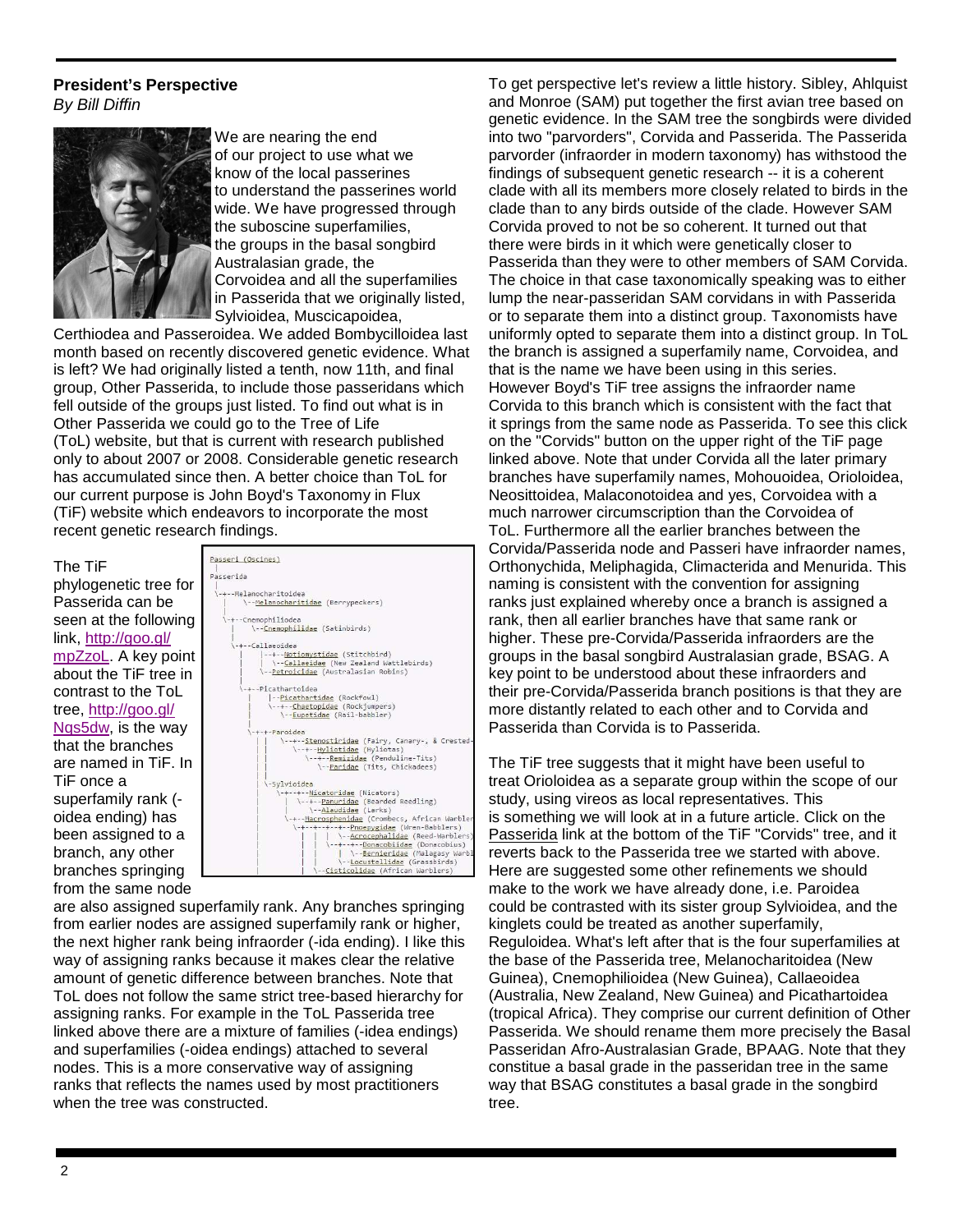## **Bird of the Month**

By John Shackford



The **Yellow Warbler** (Setophaga petechia) has recently undergone a Genus name change, from Dendroica to Setophaga. All warblers in the Genus Dendroica. which had encompassed some two dozen species, have now been placed in the Genus Setophaga, along with several additional warbler species not in the previous Genus Dendroica. This scientific name

change was based primarily on recent DNA studies of the birds in question. One conclusion of this recent research that I found interesting is that the Yellow Warbler is more closely related to the Chestnut-sided Warbler than any other warbler.

Within the new Genus Setophaga, the Yellow Warbler is the most widespread. Its breeding range covers most of Alaska and Canada and about the northern two-thirds of the United States. Its range also goes far into Mexico in the Sierra Madre Occidental Mountains. There is even a non-migratory breeding population that is as far south as the Galapagos Islands, off the coast of Ecuador. Males of this population in the Galapagos differ from males elsewhere in having a quite



therefore relieved to read, later in Bent's discussion of nesting, that Yellow Warblers are known to nest in cottonwoods "at heights of 40 and 60 feet."

The Yellow Warbler has an interesting strategy to try to thwart nest parasitism by the Brown-headed Cowbird: It is known to build a new nest on top of an original nest when a cowbird egg is laid in the original nest. Up to 6 "stories" of nests have been known to occur at a single nest location.

Dr. George Sutton (1967, Oklahoma Birds), in his account of Yellow Warbler nesting in Oklahoma said that "Distribution in summer puzzlingly spotty and southern limits of breeding in Oklahoma uncertain." Recent Breeding Bird Survey data show that the Yellow Warbler is found primarily in the northeastern one-quarter of the state, but not in the Oklahoma City area. I suspect the cowbird may be at least a contributor for part of the puzzlement that Dr. Sutton mentions: Oklahoma,

generally speaking, has fewer and fewer trees, moving from the eastern part of the state westward through the Oklahoma Panhandle. The sparser vegetation as one moves westward in the main body of the state probably makes it easier for cowbirds—when present—to find nests to parasitize.

My recollections on this warbler in central Oklahoma go way back. For a year or 2 in the early 1960s, not long after I had moved to Oklahoma, I used to see a small population in summertime thus breeding birds—in large cottonwood trees that could be found below the dam at Lake Hefner. Neither the cottonwoods nor the birds can be found there now. I suspect the small population was erased by the activity of Brown-headed

Cowbirds. Nesting in tall cottonwoods at Lake Hefner may have tended to keep cowbirds at bay longer than nests built lower in vegetation, where cowbirds usually tend to deposit eggs, but I suspect the cowbirds finally won out.

The Yellow Warbler can still be found in breeding season around a few of the big cottonwoods that grow in the Black Mesa area of Cimarron County, primarily at Lake Etling and along the flood plain of the Cimarron River. But having witnessed what happened to the Lake Hefner Yellow Warbler population in the 1960s, I am concerned that the Black Mesa Yellow Warbler population may be facing a similar fate. During recent decades, woody vegetation along waterways in the Black Mesa area has increased, due to fire prevention, for example; the result appears to be increased cowbird habitat, likely resulting in higher cowbird populations to parasitize the Yellow Warblers that remain in the tall cottonwoods there.

striking reddish-brown crown. Also the Galapagos population differs in foraging habits by often hopping along an oceanic beach feeding on small insect prey and the like that it finds there; other populations elsewhere usually flit among trees at mid-levels, searching for insects.

According to Bent (1963, Life Histories of North American Wood Warblers, part 1, Dover Publications, Inc., New York) the Yellow Warbler lays 3-6 eggs, most commonly 4 -5, and usually nests about 2-12 feet above ground in the upright crotch of a tree, briar or shrub. This surprised me because in Oklahoma, both at Lake Hefner and in the Black Mesa area of Cimarron County, I had usually observed the species high in tall cottonwoods during the nesting season. This discrepancy between my observations and Bent's information made me wonder about my abilities as an observer on this point: I was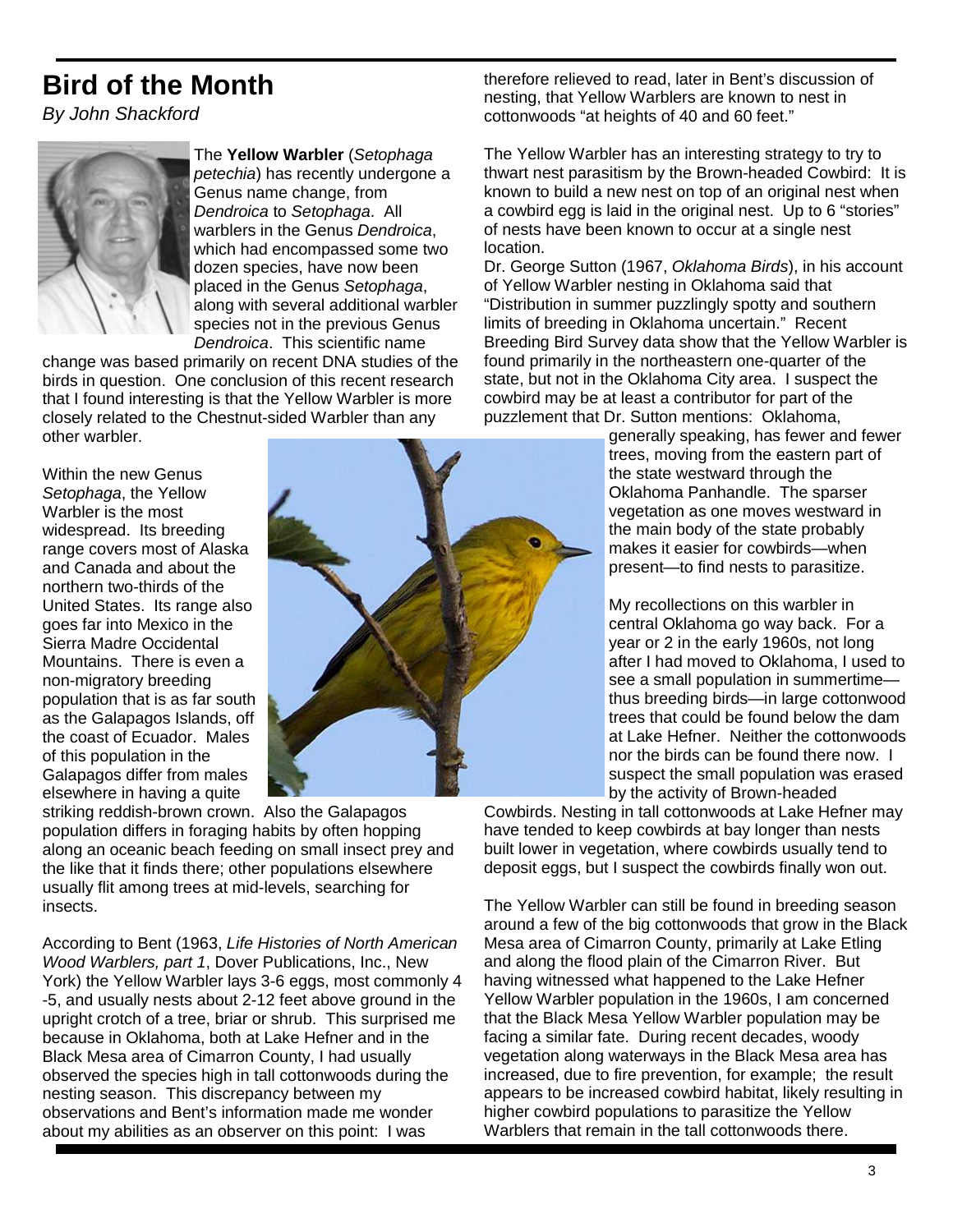## **Chirpings**

By Patti Muzny

#### **Patio/Carport Robins, Final Chapter (for now)**

Last month the avian saga in our Oklahoma City backyard revolved around our three families of Robins that chose to nest under our patio and under our carport. I will probably never admit to the number of hours after work and on weekends that I spent watching their journey from beautiful blue eggs to fledging.

#### The "most-watched"

nest was the one over the kitchen door, which was about 10 feet from my favorite piece of patio furniture. The offerings brought by the parent birds included worms, mulberries, moths bugs and many other unidentifiable organic edibles. There was nothing delicate about the manner in which the food was crammed down those long, scrawny, begging necks. I often wondered how those babies managed to survive without gaping slashes in their necks! But apparently those parent birds knew how to get the job done in record time.

I knew birds kept their nests clean of waste, but I didn't realize that they often consumed their deposits. Just a few days before they fledged, after the food was eaten, the parent stood on the edge of the nest and stuck its head toward the business end of one of the fledglings. Soon the fledgling stood up and aimed its bottom toward the edge and its parent's waiting beak. Out came the deposit and the adult bird caught it and ate it. Other times the adult bird removed a fecal sack and flew off with it.

On Saturday, June 3rd, one Robin fledged, but the other two were not quite ready to test those wings for real. On Sunday, June 4th, while we were out of town, Brian saw the last two venture out for the first time. One bounced off of the den window and the other was last seen heading across the patio and into the vegetation.

The carport Robins were two days behind the kitchen door Robins. On Monday morning (June 6th), I walked under the patio to check on them and one had already fledged and the remaining pair took one look at me,

squawked and flew out. One bounced off of the wood fence and one flew into the driveway where Sam was preparing to back out and go to work.

I walked toward it so I could discourage it from flying into our garage. It seemed unafraid of me, but finally hopped a few feet over into the grass. I kept walking so I could herd it into the flower beds and out of the open yard. I slowly

walked toward it and at one point it stopped between my feet. I stood there a few seconds and it hopped onto my toe. Then I heard Mom and Dad fussing and the fledgling answered and quickly hopped and partially flew over into the flower beds.

So, as of June 6th, I could hear adult Robins fussing in the yard next door, so I knew at least



one or two of our Robins were still in the vicinity. The porch is just not as interesting anymore and I miss those hundreds of food flights, but I will still park myself on the patio furniture and loaf whether or not I'm entertained by my feathered friends. Maybe they will nest there a second time?

#### **Oklahoma City Audubon Society**

#### **Officers 2016**

| President          | <b>Bill Diffin</b>  | 722-3778     |
|--------------------|---------------------|--------------|
| Vice President     | John Shackford      | 340-5057     |
| Secretary          | Sharon Henthorn     | 521-9958     |
| Treasurer          | <b>Nancy Vicars</b> | 831-1945     |
| Parliament         | <b>Ted Golden</b>   | 354-3619     |
| Programs           | Warren Harden       | 364-3491     |
| Recorder           | Esther M. Key       | 735-1021     |
| Conservation       | Dave Woodson        | 601-622-3467 |
| <b>Field Trips</b> | Mark Delgrosso      | 403-5655     |
| Newsletter Editor  | Pat Velte           | 751-5263     |
| Publicity          | Doug Eide           | 495-8192     |
| Historian          | Vacant              |              |
| Refreshments       | Sue Woodson         | 601-622-3467 |
| Webmaster          | Pat Velte           | 751-5263     |

The Oklahoma City Audubon society is neither a chapter of nor affiliated with National Audubon.

For up-to-date Oklahoma City Audubon news log onto: **OKC-Audubon.org**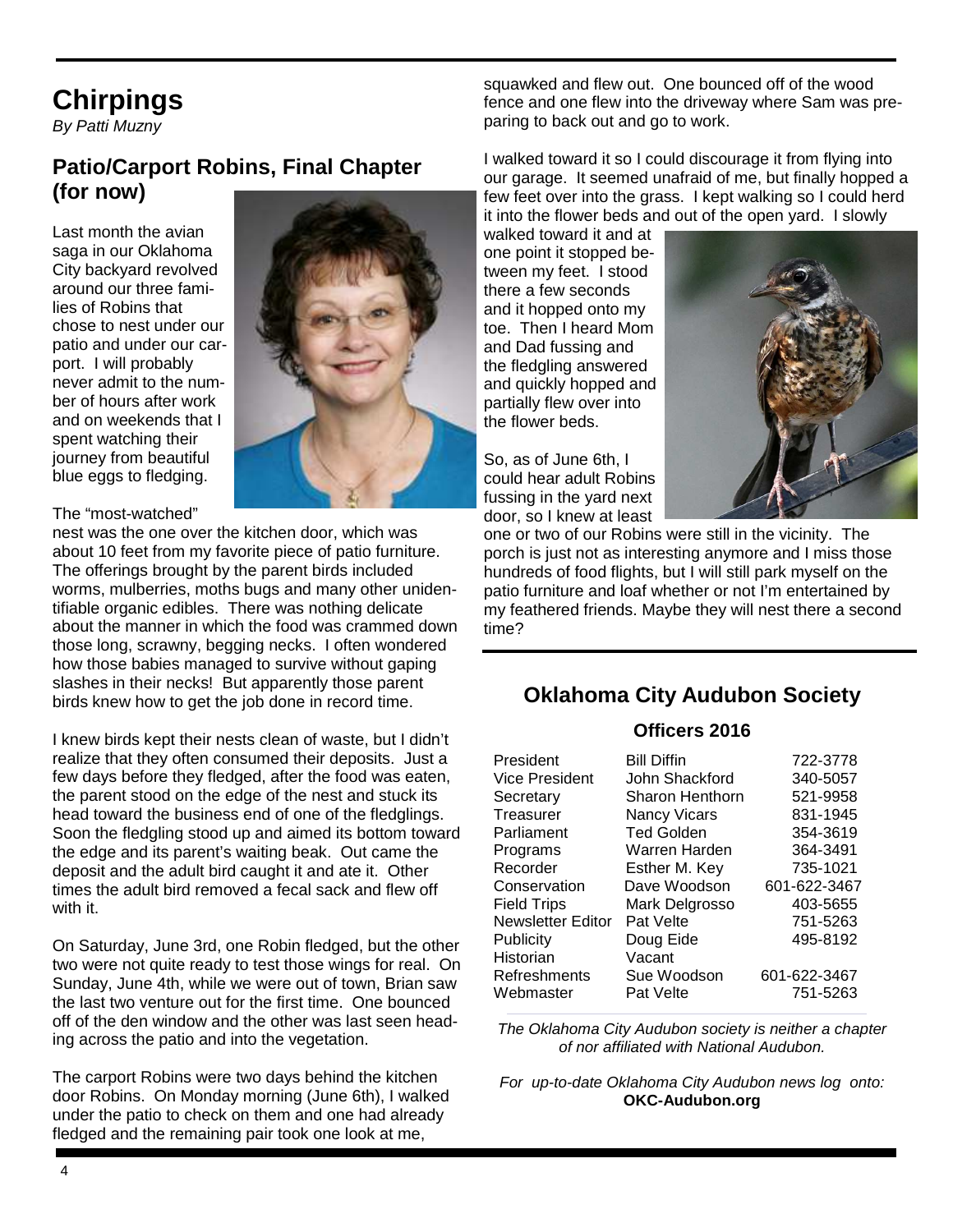### **Dictionary of Scientific Bird Names an Online Searchable Database**

by Nate Swick (http://aba.org)

Scientific bird names are mysterious to a lot of us. Unless you have a basic grounding in Latin or Greek, they tend to be meaningless to anyone except the researchers who use them regularly, just jumbles of letters as cryptic as a spell in a Harry Potter book. James Jobling tried to remedy that in 1991 with his Dictionary of Scientific Bird Names, reissued by the British publisher Helm in 2010. It was, and still is, one of the best books in my personal bird book library and I sing its praises to anyone who will listen.

But it was one book, and often hard to find or expensive besides, and the entries were increasingly obsolete or incomplete given the lightning fast changes in how we understand bird taxonomy and the new names for species and genera that requires. So a few years ago Jobling quietly moved the whole thing online, and I only found out about it yesterday. And boy, I'm pretty excited about it.

Handbook of Birds of the World, no stranger to massive bird-centric projects, is hosting Jobling's masterpiece online as a searchable database. And it's fantastic.

Perhaps the best part of moving this online is that it is now free to grow and change in real time, as genera like Parkesia come and Dendroica go. And it's really nicely done as searchable databases go, with suggestions to direct you away from the inevitable misspellings.

It's a fantastic tool for birders who want to gain a deeper understanding of the how and why birds are named, the history of given names, and the forgotten ornithologists who are honored forever in names that are barely used.

Go and play around with it. You will not be disappointed.

## **Minutes OCAS May 16, 2016**

Meeting was called to order by club president Bill Diffin. Guests were introduced: Myra Albright of OKC and Donna O'Keefe of Edmond. April minutes were approved without dissent.

Treasurer Nancy Vicars reports \$5,838.66 in the bank.

#### **Reports of recent happenings**:

— EarthFest at Martin Park Nature Center was held 4/30/16 and was well-attended.

 $-A$  Big Sit took place also on April 30<sup>th</sup> at the home of John Cleal and Marion Homier, east of the metro. Weather was good and good variety of birds noted, without unexpected migrants. —Roy Nader saw a golden-crowned sparrow in his yard and welcomes visitors to view this unusual migrant.

—Blackpoll warblers have been seen near Lake Overholser. Bobolinks are feasting on fields between County Line and Morgan Rd on NW  $50<sup>th</sup>$  on several dates recently.

— Nadine Varner will be bird-banding at Sequoyah NWR soon and asks for interested birders to accompany her.

— Sharon Henthorn requested individual and group participation for litter cleanup around Prairie Dog Point at Lake Hefner.

— Sue Woodson requests refreshment volunteers to sign up for early fall.

—The Woodson family will be visiting Estes Park in late May. Many birders gave helpful advice on comfort and safety of high altitude birding.

**Field Trips:** Jimmy Woodard will host a trip to Black Mesa State Park on Memorial Day weekend, May 28-30.

**Conservation**: Dave Woodson reported that a meeting of Ward 8 citizens specifically will include ideas on parks and recreation Tuesday May 26, from 6-8 pm. Ask him for details.

Our presentation was by Dr. Craig Davis of Oklahoma State University, who has for many years studied the changing habitat of the Platte River in Nebraska. His slide show illustrated how the river channel is changing due to human intervention and associated changes in the flora and fauna with the reduction in flooding.

The annual club picnic will be Saturday June  $18<sup>th</sup>$  at the home of Patti Muzny. Cookout supplies and meats will be provided but other foods and desserts are welcome. Please bring your own yard chairs if you can.

Next meeting will be at Will Rogers Exhibition Building at 7pm June 20, third Monday. That will be our last meeting before summer break.

Sharon Henthorn, secretary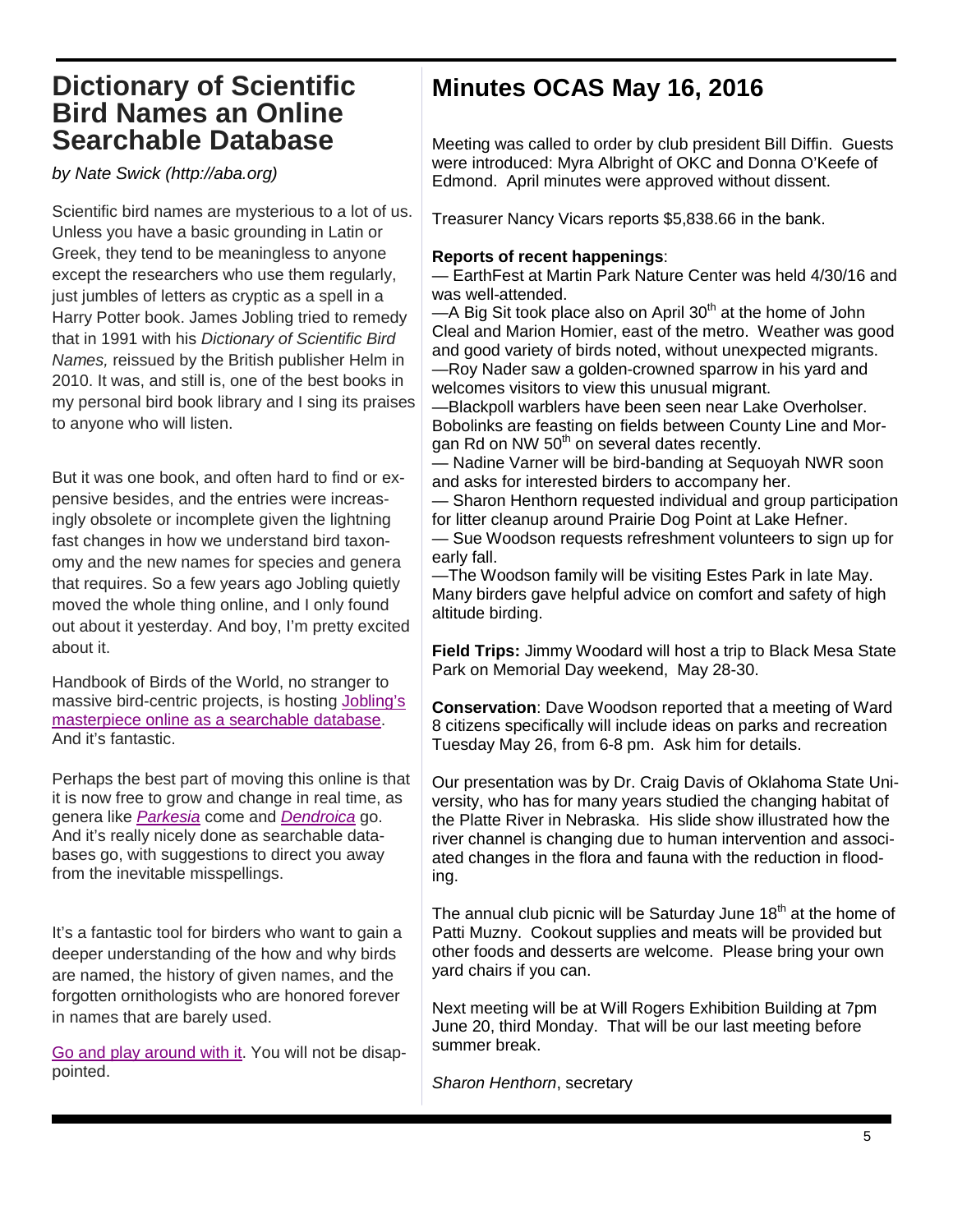## **Recorders Report May 2016**

#### Warblers, Flycatchers and Shorebirds

Reports flew in fast and furious as migration began to end. Mini fallouts of warblers thrilled those who were in the field in new locations, and quite a few Empidonax Flycatchers were identified. Two really rare birds were reported and viewed by several. One county is fast approaching 250 bird species reported for the year. But it's not too late, to explore new counties and discover the wonderful world of birds in Central Oklahoma.



On the 1<sup>st</sup> in Kingfisher County Eric Duell checked out Lightle Farms pasture SE of Hennessey and located several shorebirds including White-faced Ibis, American Avocet, Marbled Godwit, Long -billed Dowitcher and Wilson's Phalarope. Deanne McKinney spotted a **Blackbellied Plover** and Rosebreasted Grosbeak at the NW

63 wetland. Spencer Coffey noticed **Bobolink** at Ten Mile Flats in Norman. In Payne County Scott Loss had a Vesper Sparrow, Bobolink, Acadian Flycatcher and **Ovenbird**; and at Boomer Lake Park Larry Mays saw an American Redstart. On the 2<sup>nd</sup> Joe Grzybowski found Semipalmated Plover at the Adkins Hill Sod Farm in McClain County.

On the 3<sup>rd</sup> Kyle Horton came across a Northern Waterthrush along South Jenkins in Norman, and Eric Duell counted an **Alder Flycatcher** at Babcock Park in Stillwater. In Oklahoma City Zach Poland had an American Redstart at the Myriad Botanical Gardens; Larry Mays noticed an Orchard Oriole along the River Road; and at the Arcadia Lake Dam Ravi Sawh discovered Bobolinks. On the 4<sup>th</sup> Caleb From identified a Blackpoll Warbler at Little River State Park; Brian Stufflebeam found a Wilson's Phalarope at the Warr Acres Waste Water Treatment Plant; and in Payne County Scott Loss recognized **Buffbreasted Sandpiper** at the Armstrong Plant Field and a **Wood Thrush** at Babcock Park.

On the 6<sup>th</sup> Priscilla Crawford encountered a Bell's Vireo at the Green Valley Farms southeast of Purcell; Daniel Robinson reported Bobolink and Chuck-will's Widow in the Rose Lake area; and Chad Ellis tallied a Lazuli Bunting at the Dolese Youth Park. On the  $7<sup>th</sup>$  Emily Hjalmarson counted an American Redstart at the Lake Thunderbird Dam, and Scott Loss discovered a **Scarlet Tanager** at Couch Park. On the  $8<sup>th</sup>$  at the Lexington WMA T K

identified a **Yellow-breasted Chat** and Lazuli Bunting while in Logan county Zach Poland caught sight of a Gray Catbird and Common Yellowthroat.

On the 9<sup>th</sup> Landon Newmann noticed a Stilt Sandpiper at the NW 63 wetland; Deanne McKinney discovered a Whimbrel at the Mustang Road playa; and at the Cushing Water Treatment Plant Scott Loss identified a **Western Sandpiper**. On the 10<sup>th</sup> John Tharp saw a Broad-winged Hawk near Chandler, and along South Jenkins Caleb Frome had an Alder Flycatcher and **Willow Flycatcher**. On the 11<sup>th</sup> in Logan County Zach Poland spotted an Olive-sided Flycatcher. On the 12<sup>th</sup> K Tucker found a Black-bellied Plover at Lake Hefner Dam and John Bates reported a Blackpoll Warbler at Melrose.

On the 14<sup>th</sup> **Black Tern** were seen near Chandler in Lincoln County by Joe Buck; at the Cushing Water

Treatment Plant by Ashley Love and at Lake Overholser Dam by Brian Stufflebean. Elizabeth Pratt discovered a Cliff Swallow in Wynnewood in Garvin County. Joe Grzybowski had a **Dunlin** at the Morgan Road playa and Bob Ellis detected a Western Sandpiper at the Mustang Road playa. Bill Diffin spotted an Alder Flycatcher and Bank Swallow at Lake Overholser Coffer Dam, and Deb Hirt discerned an American Bittern at the



Teal Ridge Wetland in Stillwater. Roy Neher photographed a **Golden-crowned Sparrow** in Norman and several people were able to see or hear it at a later date.



On the 15<sup>th</sup> Mike Hudson saw a Blackpoll Warbler along 50<sup>th</sup> Street in Yukon. On the 16<sup>th</sup> in Pottawatomie County Desire Spears noticed a Pileated Woodpecker and Whitebreasted Nuthatch. Zach Poland had a Blue-headed Vireo and **Blackburnian Warbler** in Logan County. At Babcock Park Scott Loss located **Mourning Warbler** and **Magnolia Warbler**. Cameron Carver documented a **Philadelphia Vireo** near Classen School.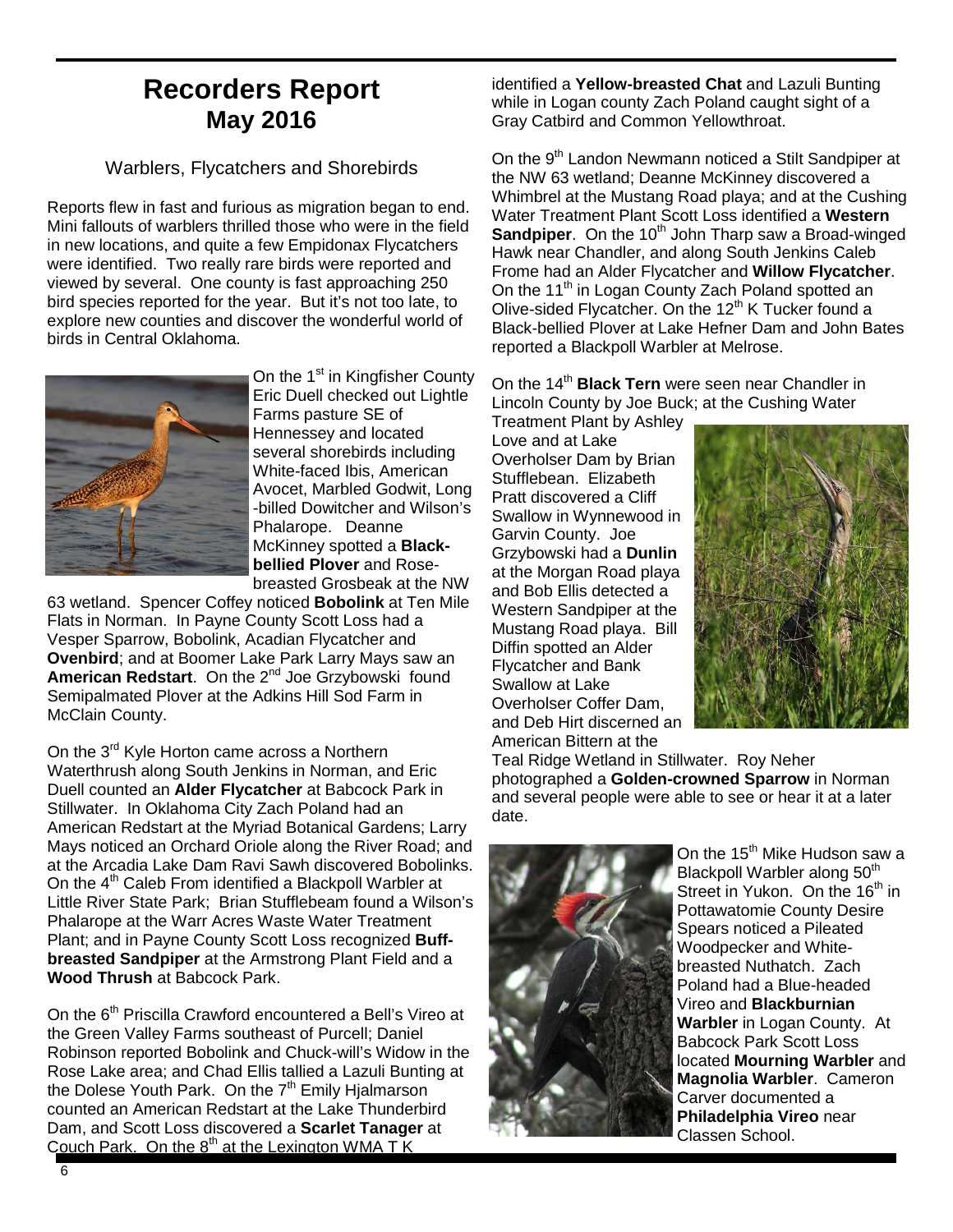## **Recorder's (cont.)**

On the 17<sup>th</sup> Zach Poland had a Northern Waterthrush and

Alder Flycatcher in Logan County and at the Myriad Botanical Gardens an Ovenbird and Mourning Warbler.

On the  $18<sup>th</sup>$  at Boomer Lake Park Scott Loss noticed a **Least Tern** and Willow Flycatcher. In Norman Zach DuFran spotted an **Inca Dove** while along



South Jenkins Cameron Carver identified Peregrine Falcon, Magnolia Warbler and Wilson's Warbler. At Riley Park in Noble Rachel Wrenn discovered a **Bay-breasted Warbler**, **Canada Warbler,** Blackburnian Warbler and Philadelphia Vireo. On the 19<sup>th</sup> Cameron Carver reported Willow Flycatcher near Classen School. On the 20<sup>th</sup> John Tharp identified a Mourning Warbler at Riley Park. On the 21<sup>st</sup> in Payne County Dwayne Elmore noticed a **Purple Gallinule** along Coyle Road and Deb Hirt recognized a Yellowbreasted Chat at Boomer Lake Park.



On the 22<sup>nd</sup> Bill Diffin reported a Swainson's Thrush at west Stinchcomb Wildlife Refuge. Ashley Love spotted a **Black-bellied Whistling Duck** at the Meridian Technology Center Pond. Spencer Coffey and John Bates reported a **Yellow-billed Loon** on Lake Hefner. On the 23<sup>rd</sup> at Lake Hefner Joe Grzybowski identified a **Laughling Gull;** Bill Diffin came across a Whimbrel; and Cameron Carver saw a Least Tern; while at the Cushing Water Treatment Plant Evan Tanner detected a Sora Rail. On the 24<sup>th</sup> in Pottawatomie County Donald Winslow discovered a Common Nighthawk and Chimney Swift; in Grady County Jason Shaw spotted Mississippi Kite; and at Boomer Lake Park Deb Hirt recognized a **Yellow-bellied Flycatcher**.

On the 26<sup>th</sup> along I-35 at the Wynnewood Rest Stop Dean Gregory encountered a Northern Mockingbird; along I-44 D.D. Currie cc recorded Cattle Egret; and on the 28<sup>th</sup> along I-35 near the Wynnewood Rest Stop Bret Newton saw a Great Blue Heron. Meanwhile, at Lake Carl Blackwell Tim O'Connell detected a Kentucky Warbler. Next for summer fun, June brings the Breeding Bird Surveys; while migration slowly begins again in July and August.

In the Central Oklahoma area in May **217** species were reported with **27** first of the year reports bringing the year's total to **272**. I appreciate those who help provide the history of central Oklahoma birds and can be contacted by e-mail at emkok@earthlink.net . Esther M. Key, Editor.

## **Why Do Phoebes Pump Their Tails?**

By David Sibley ( http://sibleyguides.com )

Lots of birds have a habit of pumping (or wagging) their tails. It's mostly open-country birds like phoebes, wagtails and pipits, Palm Warbler, Spotted Sandpiper, and others. Many hypotheses have been suggested to explain why the birds do it, but nobody came up with an answer until Gregory Avellis in 2011.

He studied Black Phoebes in California, and tested four different hypotheses to see if tail pumping was related to:

- **balance** but tail pumping rate did not change depending on where the phoebes perched
- **territorial agression** playback of Black Phoebe song caused a territorial reaction but did not change the rate of tail pumping
- **foraging** tail pumping did not change significantly whether the birds were foraging or not
- **predators** playback of the calls of a potential predator – Cooper's Hawk – caused tail pumping rate to triple

Avellis concludes that tail pumping is a signal meant to send a message to the predator. It tells the predator that the phoebe has seen it, and therefore the phoebe is not worth pursuing.

Avellis, G. F. 2011. Tail Pumping by the Black Phoebe. The Wilson Journal of Ornithology 123: 766- 771. abstract